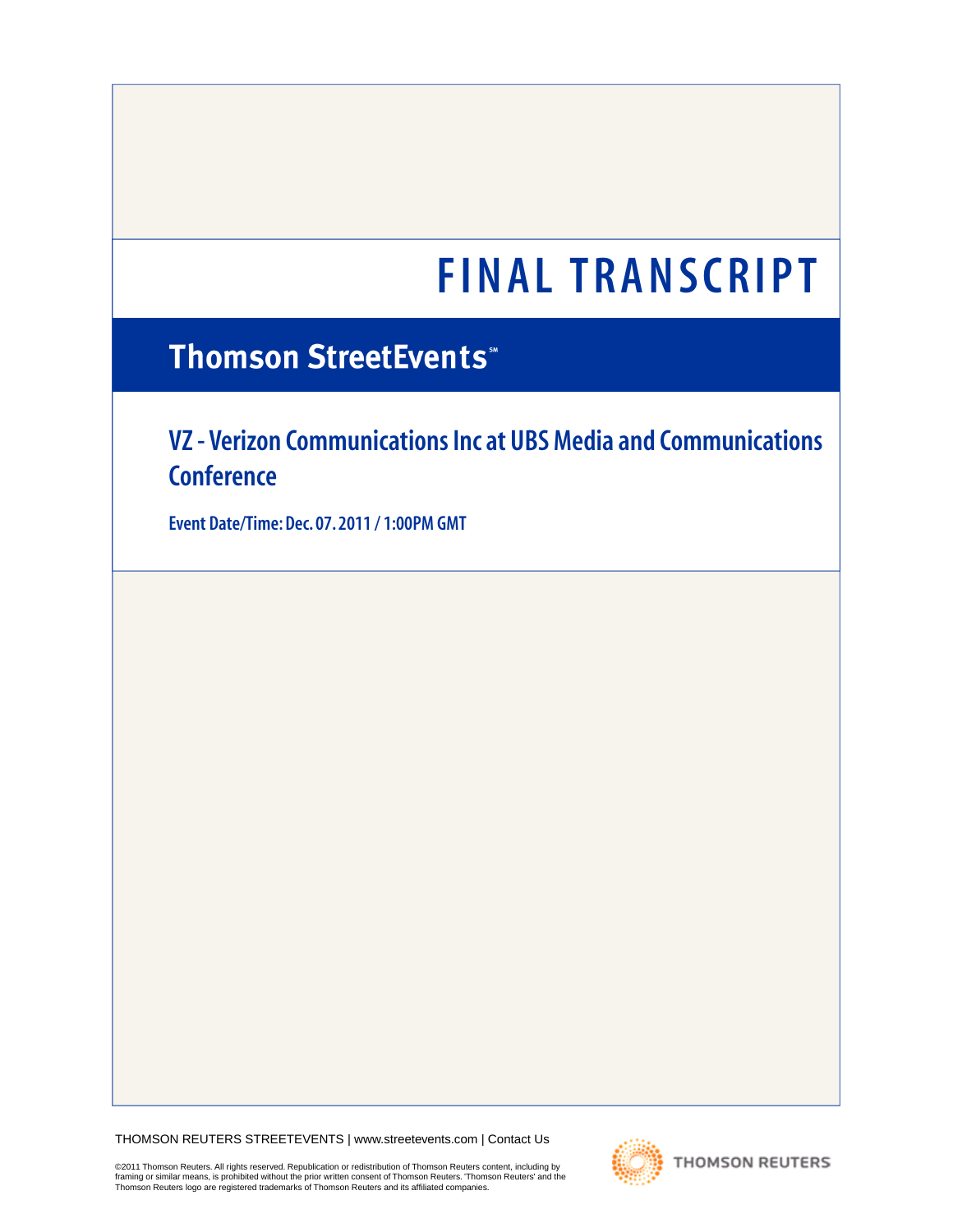# **C ORPORA TE P A R TICIP ANTS**

# **[Lowell McAdam](#page-1-0)**

*Verizon Communications - President & CEO*

# **C ONFERENCE C ALL P A R TICIP ANTS**

**[John Hodulik](#page-1-1)** *UBS - Analyst*

# <span id="page-1-1"></span>**PRESENT A TION**

#### **John Hodulik** *- UBS - Analyst*

Thank you all for being here for UBS's 39th annual Media and Telecom Conference. My name is John Hodulik; I am the telecom, cable, and satellite analyst.

<span id="page-1-0"></span>I am very pleased to introduce our morning keynote speaker. Lowell McAdam took over as CEO of Verizon in July having previously served as CEO of Verizon Wireless. Lowell, thanks for being here.

#### **Lowell McAdam** *- Verizon Communications - President & CEO*

Thanks, John. Good morning, everybody.

# **John Hodulik** *- UBS - Analyst*

It seems like we got a lot to talk about this morning.

**Lowell McAdam** *- Verizon Communications - President & CEO*

A little bit is going on, yes.

#### **John Hodulik** *- UBS - Analyst*

It probably makes sense, I think, to start off with the deal announced on Friday, the \$3.6 million purchase of SpectrumCo.

**Lowell McAdam** *- Verizon Communications - President & CEO*

Yes.

#### **John Hodulik** *- UBS - Analyst*

Can you give us the highlights of the deal as you see them from Verizon's perspective?

# **Lowell McAdam** *- Verizon Communications - President & CEO*

John, I think there is probably two major aspects to this. First, obviously the spectrum is a big purchase for us.

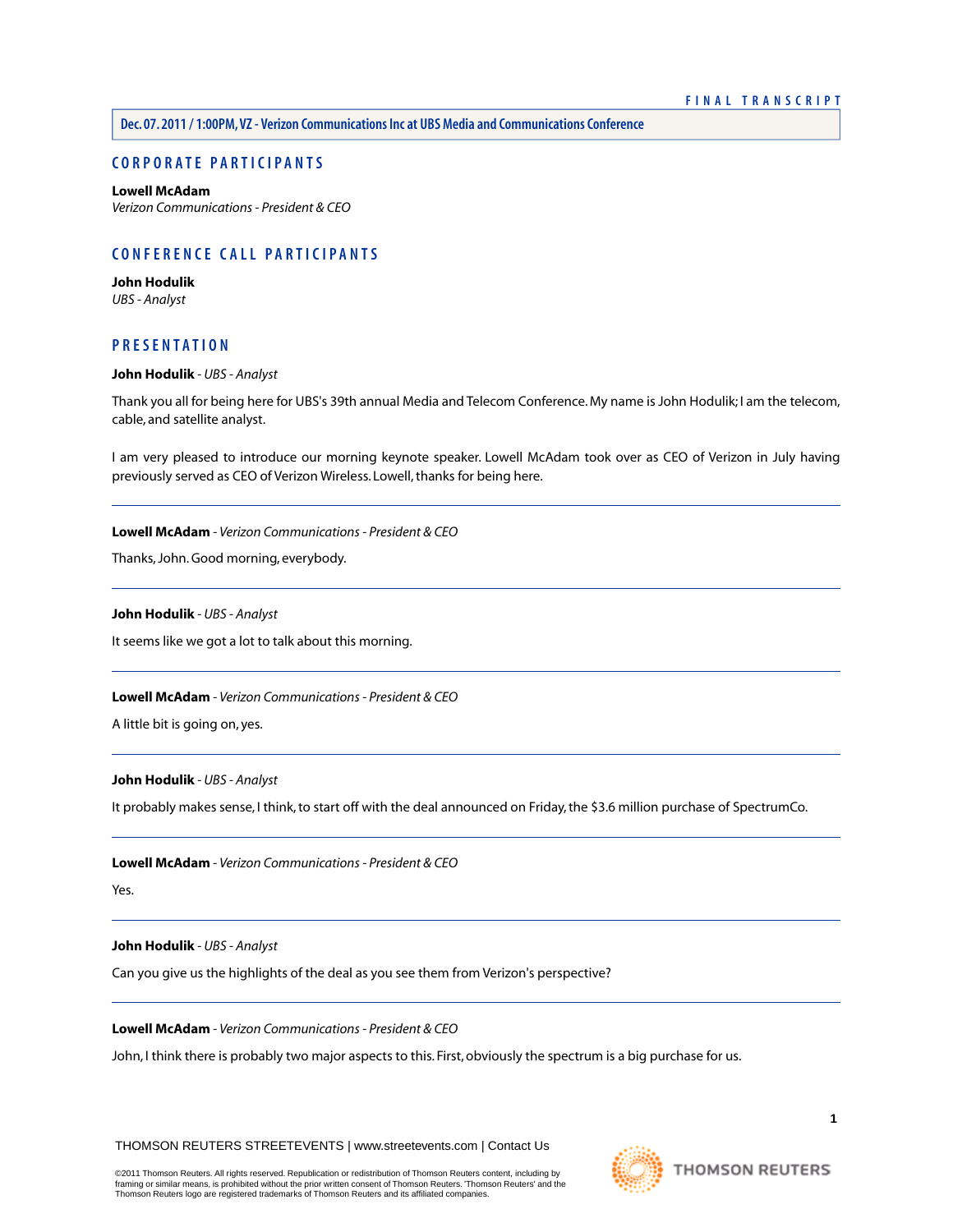If you look at our inventory of spectrum, we have 700 nationwide, which is the foundation of our 4G LTE deployment which is -- we will probably talk about it. It's going very well for us. But we also have AWS mostly on the East Coast and the SpectrumCo holdings sort of start at the Mississippi area and match up extremely well with us on the western part of the US. So it really was a hand-in-glove opportunity for us to be able to add capacity to LTE where we need it through the AWS holdings. So we are very pleased about that.

We feel good about it from another perspective, too, as we have talked with the FCC and Chairman Genachowski and others that one of the problems with our spectrum inventory for the nation is that there was a lot of spectrum that was warehoused. This takes spectrum that really had no plans for being put into commercial service and gets it into somebody's hands who will make that commercial in the very near term here. And so that will spur additional investment and innovation.

So I think that is a very good story and we are just beginning the dialogue with the FCC on that now.

The second part of the deal, which I think is very important to the industry, frankly, both the cable industry and the mobile industry, is if I look back 18 to 24 months ago we saw what the promise of LTE was and we looked at our FiOS asset. We said, wow, finally you are going to be able to do these quad-plays and have video move seamlessly between the desktop and the TV set and your tablet and your smartphone.The technology base will really support that.

So we were well down the road in developing that for FiOS and then the opportunity came up to partner with Comcast -- that is where the discussions really began -- that gave us the nationwide play. Because while we could do it and do it very well within the FiOS footprint, wireless is a national asset and I needed to look for an opportunity to expand that scale. So that is when we started talking about a joint venture where we could develop these integrated, truly integrated products and bring them around nationwide.

And so that, to me, is the second major aspect of it.The cross-selling of services is just a way to get those sort of products into the marketplace.

Now I think that one thing the administration has been very clear about is wanting to create jobs and have innovation.This is a real innovation engine I think. Gives us the opportunity to enlist all of those developers that have created half a million applications for the iPhone and the Android ecosystem and say, okay, guys, here is an opportunity to really leverage this network, this hybrid network.What can we do with it?

So we will do lot of applications development ourselves. We are already well down the road with some of those, but we are going to enlist that other innovation engine to see what we can really spark in the industry.

#### **John Hodulik** *- UBS - Analyst*

Verizon Wireless managers have said in the past they would need additional spectrum in 2015 or maybe just first starting on the spectrum piece of that. How much more additional runway does the addition of the AWS spectrum give you?

#### **Lowell McAdam** *- Verizon Communications - President & CEO*

Well, it depends on the adoption of these sorts of services and how video intensive they are. I think everybody knows the efficiency improvements of LTE and the AWS gives you a lot of extra capacity there, so ballpark from our perspective we think we are in the four- or five-year kind of range, maybe more.There is an awful lot of work going on on compression techniques, but it's not sort of the end game for us.

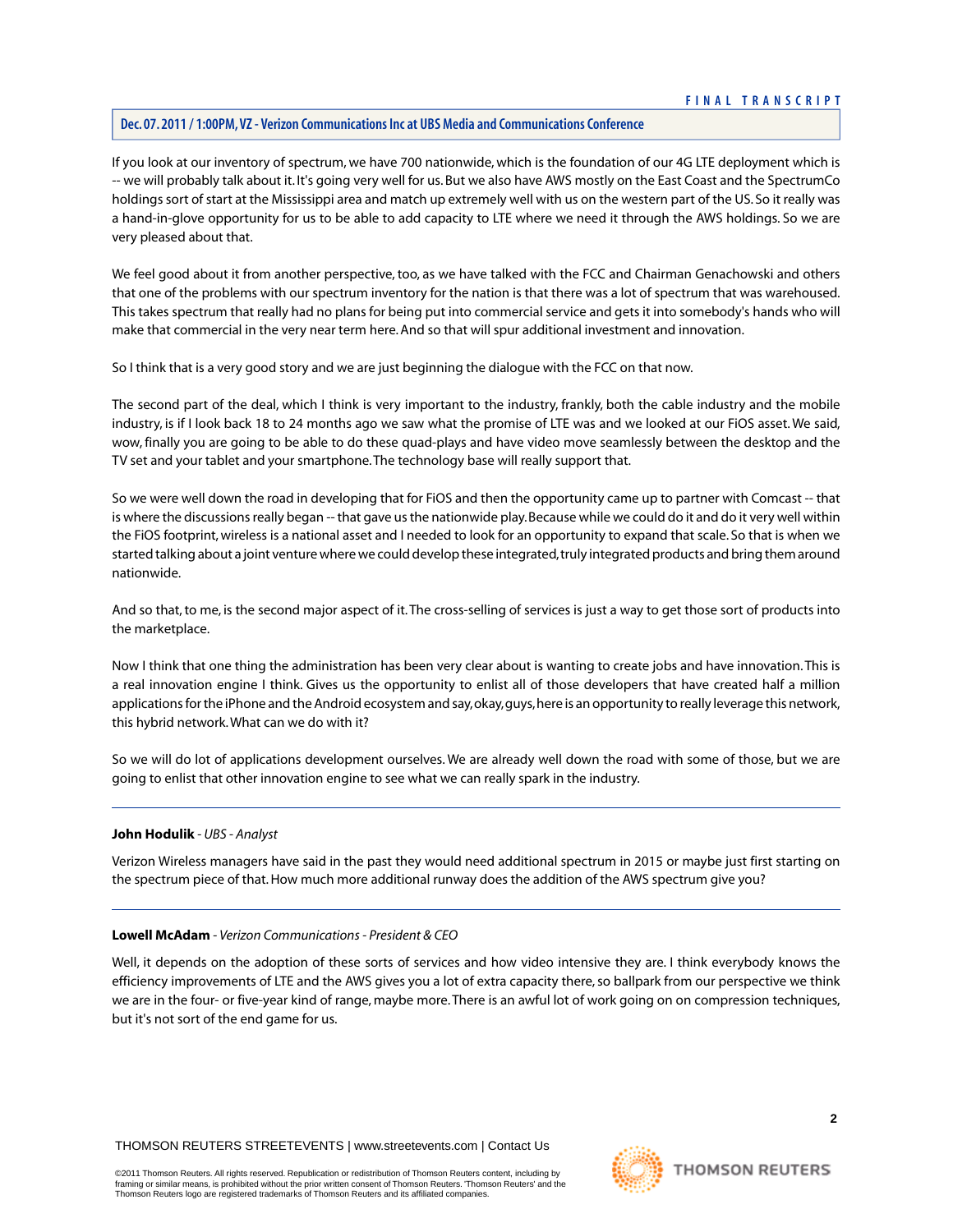I think, as I have talked with the commissioners and others, you really need to continue to push to have more spectrum available across the industry, but at least for us we think we have gotten some significant breathing room here. Then we will deal with things on a market-by-market basis as we go forward.

# **John Hodulik** *- UBS - Analyst*

Since you touched on the spectrum policy, I mean can you talk about what Verizon's position is in terms of getting more spectrum into the market? Maybe what -- there is a lot of talk about incentive auctions or the D Block. What looks attractive in terms of what could come to the market and over what time frame are we talking?

# **Lowell McAdam** *- Verizon Communications - President & CEO*

I wrote an op-ed, the New York Times carried it about six weeks ago, and outlined what I think we need to get done here. But first I think the FCC really needs to facilitate getting the spectrum that is out in the inventory into the right hands. There is an awful lot of venture capital companies and smaller carriers that have the spectrum and they really can't afford to build it out. If we can pass it through a streamlined process at the FCC, I think you will get it in the hands of people who can build.

Second thing we need to do is get the broadcast spectrum sort of repositioned. I know there is a lot of controversy around that, but there is a lot of that old broadcast spectrum that we really need to get through a secondary process.Then I think the military spectrum there is -- the FCC, I really salute them for wanting to get that extra big chunk out there, but typically that takes about nine years from the time it's identified until it gets into commercial hands.

So I think we have got to do all three of those and then we have also mentioned, I think, the D Block.We really need to get the D Block resolved. Our view is let's get it to public safety. Let's get the carriers to help them build that out so we have that interoperable network.

It's really embarrassing to me.We are sitting here in New York City after 9/11 to have -- to still not have a decent public safety network is an embarrassment, and I think we need to get that done and get that network up and operating.

#### **John Hodulik** *- UBS - Analyst*

Switching over to the partnership with Comcast, I guess first, can you talk a little bit about a timeline? It sounds like -- Comcast was here on Monday talking about beginning to work together very quickly on this.

#### **Lowell McAdam** *- Verizon Communications - President & CEO*

Yes.

#### **John Hodulik** *- UBS - Analyst*

It sounds like you will be starting to sell each other's products in the new year.When can we start to see some applications or new products and services?

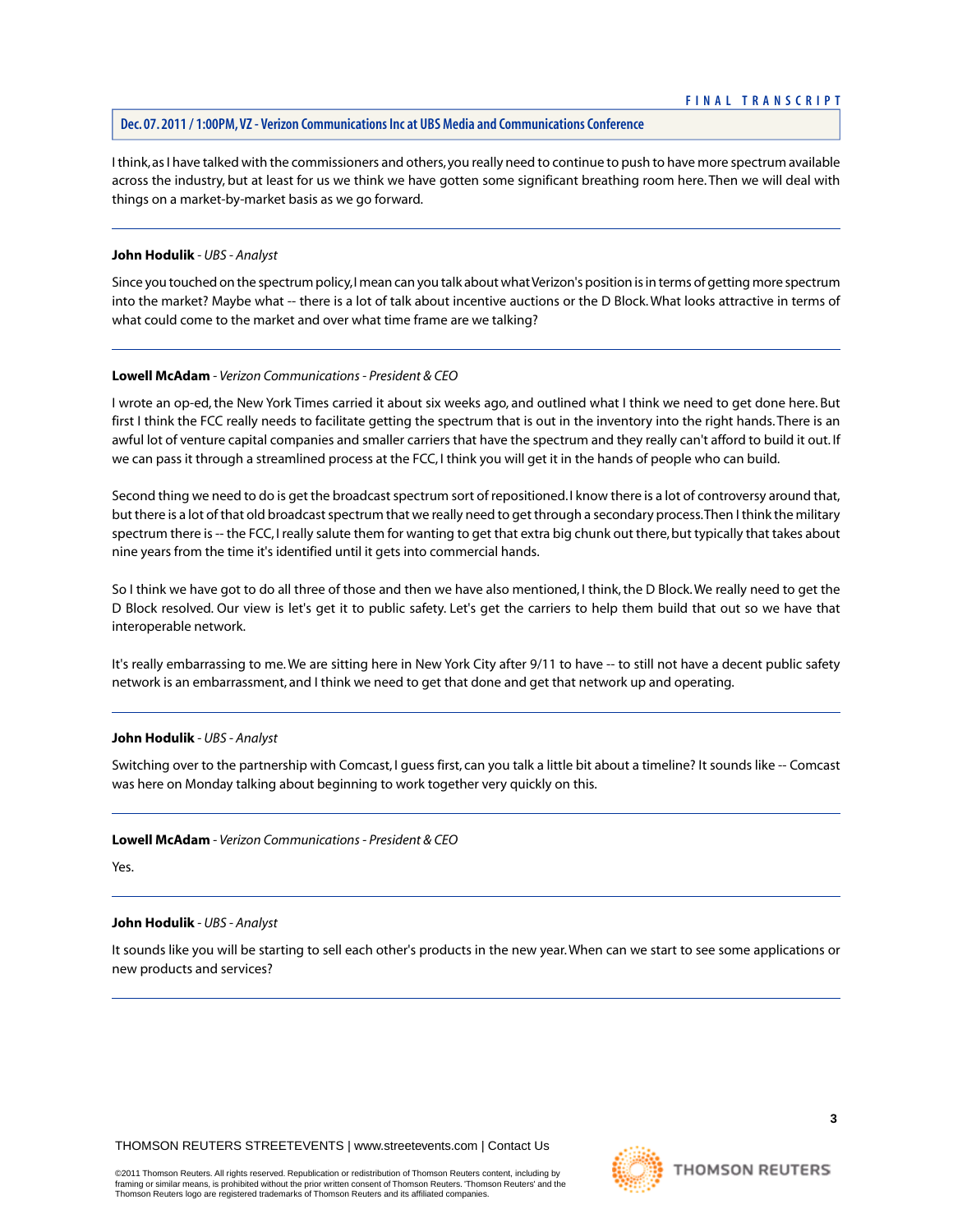# **FINAL TRANSCRIPT**

# **Dec. 07. 2011 / 1:00PM,VZ - Verizon Communications Inc at UBS Media and Communications Conference**

#### **Lowell McAdam** *- Verizon Communications - President & CEO*

Well, we are going to roll out in four markets in January with the typical quad bundle. I mean it's really not anything more than cross promotion, because anybody that is in an operating business you know the systems work that needs to be done to get these applications.

We have got an applications roadmap and there is a steering committee that already met once and there is another meeting next week that will agree to that. I would suspect in the second half of the year you are going to begin to see what will be relatively simplistic products.

But by the end of the year we really believe that we should be able to do things like a videoconferencing that works between your TV set at home and your PC and your tablet device when you are out and about. And other things will roll from there.

The general concept on the products are as you walk into a home your device will sync up with your set-top box and you will be able to access the content. Now we have got a lot of work to do with content providers.We think that this is a win-win.We can get a lot more eyeballs on the content.

So we need to figure out what those right models are and we are just beginning those discussions, but once we get that worked out I think the applications will come relatively swiftly.

#### **John Hodulik** *- UBS - Analyst*

In terms of your business, one of the questions I have been getting was you are going to be cross-selling cable product in your areas, in your footprint. Even in areas where you have FiOS. Do you expect this to affect the trajectory you are on with FiOS adoption?

#### **Lowell McAdam** *- Verizon Communications - President & CEO*

No, this obviously, as you can imagine, was the topic of deep discussion with Comcast and Time Warner.The theory is, though, that all boats will rise, so FiOS will not be disadvantaged in any way. If I put my Verizon hat on, we think that the FiOS platform is the strongest platform and each partner can take the core product and do some innovation on top of that if they choose to.

So I think FiOS will have a bunch of very good products that will come that, frankly -- and come faster than it would have come if we tried to do it on our own. So I think there will be continued advantages and there will be a very strong competition between the different players.

#### **John Hodulik** *- UBS - Analyst*

Then just lastly on the topic, is there any concern that -- again, as far as the agreement was concerned there is some cooperation on the wireless side.The cable companies are now rolling out WiFi in a lot of their major areas. It looks like after four years there could be an MVNO that the cable companies have.

Is there any danger that in providing them what might be attractive prices on the wholesale side that you may be enabling a new competitor in the 4G space?

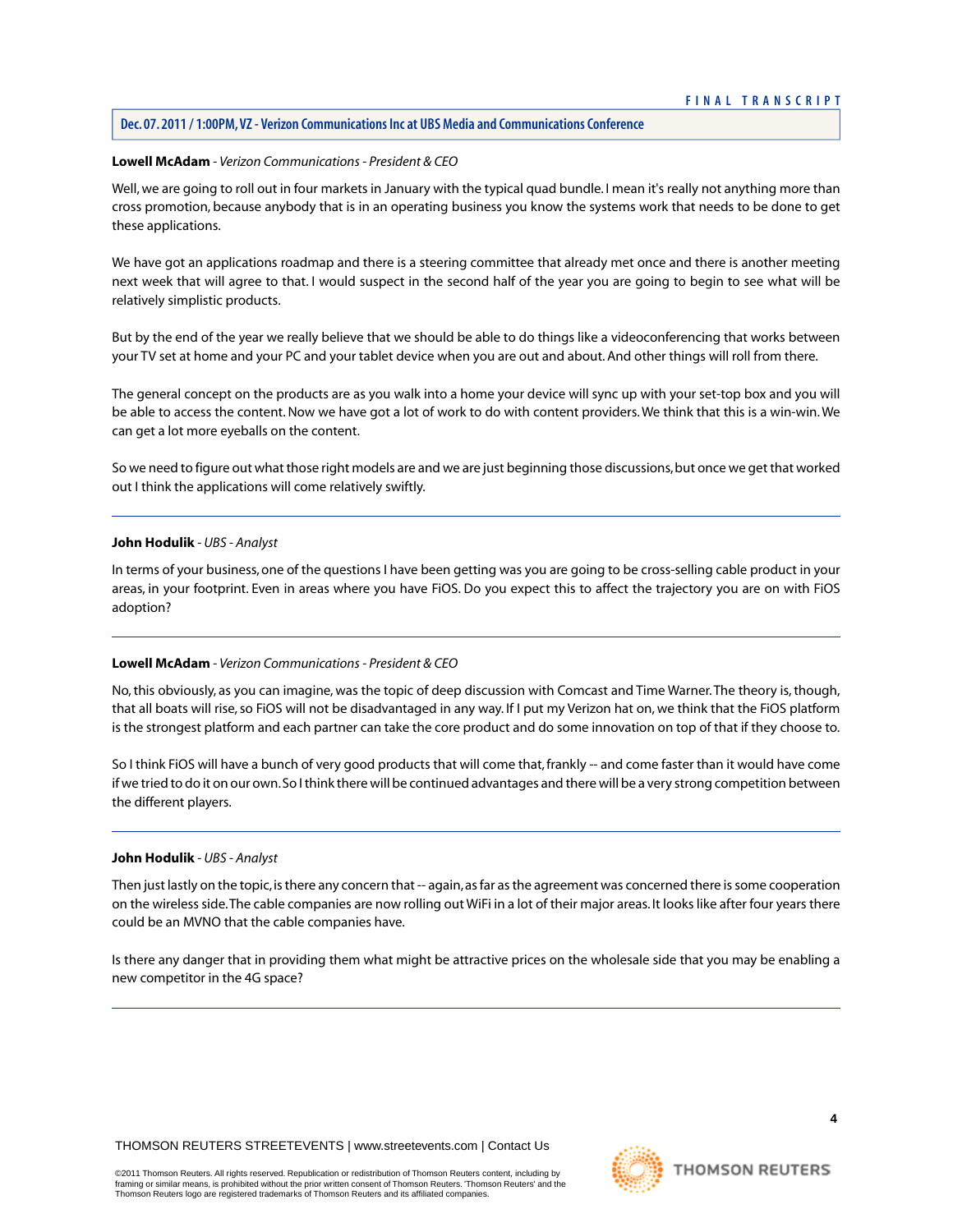#### **Lowell McAdam** *- Verizon Communications - President & CEO*

I think that is the reality of the situation we are in. As I talked with Brian he said, look, if I sell you this spectrum that puts me on a particular path. I need to have a fallback that if this doesn't work as well as we had hoped that I am not blocked out of wireless. And I had to respect that as a partner.

An MVNO will have added burdens for them. If they choose to go that path, they will have to make that call, but it will be profitable for us if they do go that way. So it's a win-win I think for both of us. I think we both believe the real prize is creating this innovation engine and creating a seamless product set across mobile and fixed. But if it doesn't go then we both got fallbacks that are positive for the business overall.

#### **John Hodulik** *- UBS - Analyst*

Okay. Switching to LTE, you are obviously in a very strong leadership position in 4G. How much of a first-mover advantage do you think you have?

#### **Lowell McAdam** *- Verizon Communications - President & CEO*

Well, it's a little hard to say. It depends on how others direct their resources. But if you look at what has typically happened over the year, we think we are 18 months or so, maybe 24 months, ahead of the competition.

This has been just a classic example for me. If you look back two years, when LTE is not ready, the ecosystem won't evolve.We invested in the Innovation Center for hardware in Waltham, Mass., for software in San Francisco. We have had just a flood of folks -- it's the classic if you build it they will come -- and the ecosystem has developed far more rapidly than we had even hoped.

The technology -- as you and I were saying out in the hall there, I have been around the business for a long time and this is one of the few technologies that you go, whoa, this is really a difference. And that is part, as I said, what spurred us to do this video play.

So I am very pleased with where we are.We are redirecting resources to make sure that we build out LTE even faster than we planned. As you know, this year we said we were going to get 185 million. We will finish at over 200 million POPs covered, so we are accelerating because we like the way it makes the business look.

#### **John Hodulik** *- UBS - Analyst*

As LTE gets rolled out and more data-centric devices proliferate and the market sort of shifts more from voice and text more towards data does the mid to high 40% margin that you guys have enjoyed, is there any risk that that comes down?

#### **Lowell McAdam** *- Verizon Communications - President & CEO*

Well, that is not our target for sure. Inside the business it's hold it or take it up, and we see opportunities to do that through streamlining processes. Obviously, the technology change with LTE with the capacity improvement and the cost per megabyte comes down dramatically, so we think we are in a position to hold or slightly improve those sorts of margins.

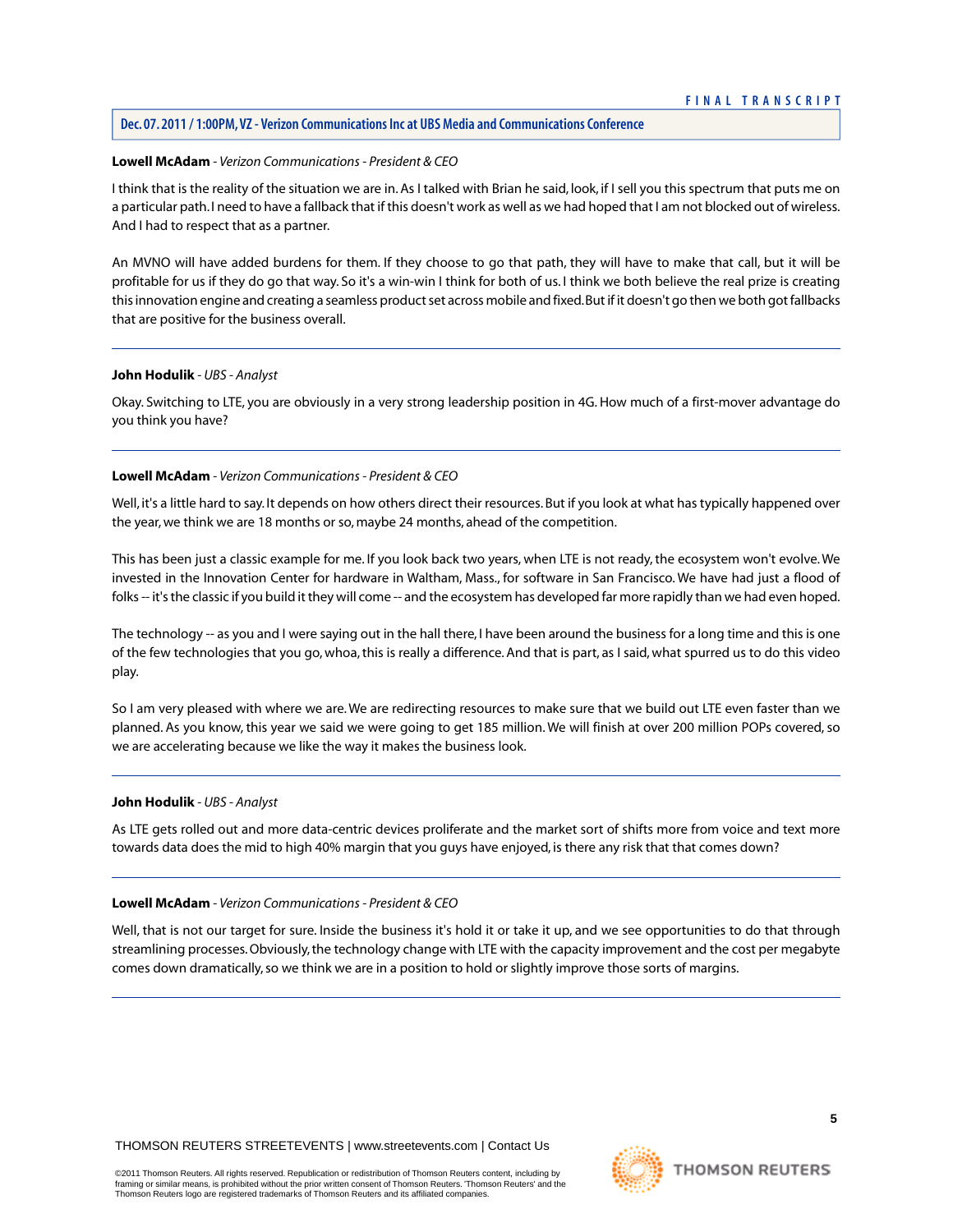#### **John Hodulik** *- UBS - Analyst*

You have also said in the past that smartphone penetration will continue to drive ARPU and certainly that is what we show in our model. How far into this smartphone sort of shift are we? Obviously, Verizon is a little bit behind and rapidly catching up, but how high do you think this penetration can go?

#### **Lowell McAdam** *- Verizon Communications - President & CEO*

Well, one of the advantages we have of our international presence through Verizon Business and our partnership with Vodafone is we get to look and see what goes on around the world. We are at 40% penetration now, well on our way to 50%. We will probably be a little bit off from what we had suggested in January, but there are markets around the world that are at 70%.

If you look at -- I like to think of these as stepping stones, but if you look at LTE as one stepping stone, this video play that we have is the next stepping stone, everything is driving a customer more to tablets and to better quality smartphones. So I don't see any reason why 70% isn't in our future here.

# **John Hodulik** *- UBS - Analyst*

And as we do that and we start talking about multiple devices the way that you bill people is likely to change as well.When can we expect to see account-based billing?

# **Lowell McAdam** *- Verizon Communications - President & CEO*

I think in 2012 we will see it.We have been working on this for a couple of years. Frankly, when you have got 100 million subs and systems you have got to work through, but I think that will be the case because we see four screens or even five screens.

If you look at all the machine-to-machine capabilities that are out there, customers don't want -- and neither do we, by the way -- want an individual account for each one of those devices. It drives them crazy and it would raise our costs a lot. So getting to one bill and having account-level pricing is the right way to go.

#### **John Hodulik** *- UBS - Analyst*

Is there any potential risk of ARPU dilution as we move to that type of model?

#### **Lowell McAdam** *- Verizon Communications - President & CEO*

When I started out in the wireline company in Pacific Bell in 1983 they were saying we have to be careful about bundling because there will be bill shock and all that.The key is to make sure you have got the applications the customers want.

There has been a lot of questions, for example, about the iPhone sells at \$199 and we are selling some of the new 4G stuff at \$299 and they are selling very well. If you have got the device and you got the service that the customers want, especially with our base because we are such a heavily postpaid, higher credit score customer, they are going to buy it. So to me the issue is are we going to have the applications that justify it. If we do, then I think we will be fine.

#### **John Hodulik** *- UBS - Analyst*

As you were saying a lot of these higher end 4G devices are \$299.

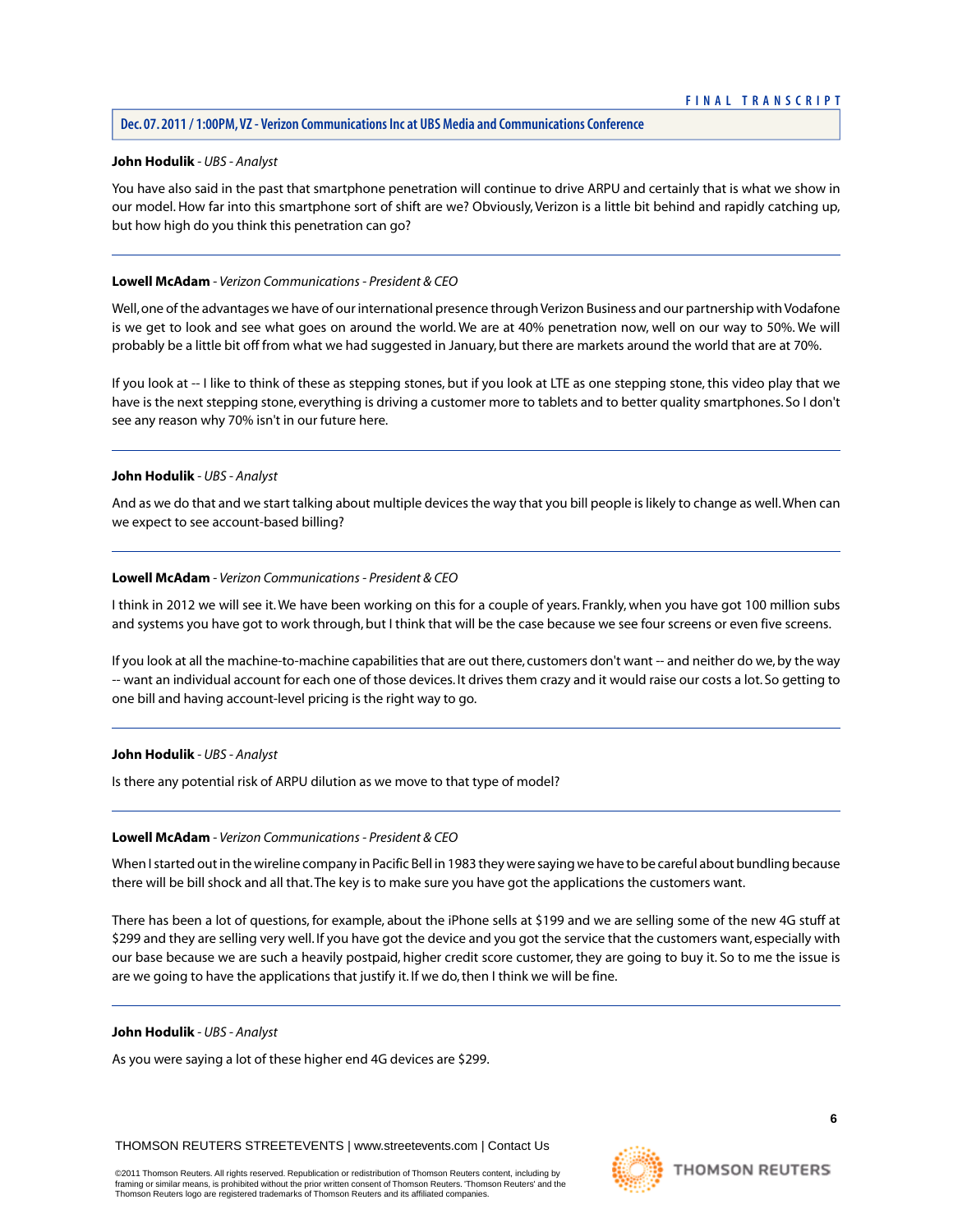#### **Lowell McAdam** *- Verizon Communications - President & CEO*

Yes.

#### **John Hodulik** *- UBS - Analyst*

But at the same time you have got this double your data promotion out there for 4G to try to move people over, and I guess these are a couple different levers that you could use. But could you talk about that promotion and what do you think it's -- or maybe talk a little bit about what it's doing in terms of adoption, usage, ARPU, and then the impact on the CapEx?

# **Lowell McAdam** *- Verizon Communications - President & CEO*

Well, the reason we did it was really because of the CapEx.We will get to a point here where we will strand 3G capacity because we want to move as rapidly as we can to 4G for all the obvious reasons.

So we are selling a lot of 3G devices. The 4G devices now, I believe, are very competitive and, because of some of the 4G capabilities, will even be superior. So I think we want to accelerate that move over.

So while we are holding the subsidy down on those and charging \$299 for the device, we want to stimulate the usage on the 4G network which is relatively empty at this point. So we aren't seeing at this point a ton more usage on 4G; a little bit more, especially when you get into the tablets and you start doing some video.

But as we layer on these applications we want to almost pre-seed the base so that when these integrated applications come out we are not starting from scratch with devices.We have already got 4 or 5, 10 million devices out there. So I think it's a way for us to get up the hockey stick very quickly.

# **John Hodulik** *- UBS - Analyst*

Got you. You were talking about the CapEx side. Your spending sequentially from second to third quarter came down quite a bit, I think a lot of it because of EVDO.There has been some concern that -- obviously you don't want to spend too much and strand all this capital, but is there any risk that you could see quality suffer because you have pulled back so much on the EVDO side?

#### **Lowell McAdam** *- Verizon Communications - President & CEO*

Well, we have been very careful over the years at managing that.We know our reputation is built on reliability, so it's a constant dialogue between Tony Melone as the corporate CTO and David Small and Dan Mead, but I think we feel like we are in a good place. Now you have to monitor it on a week-by-week basis and see how many devices and the usage, but that is what we are good at so I don't think we have any concerns.

#### **John Hodulik** *- UBS - Analyst*

And lastly on the CapEx, the level of LTE spending that you have now is that going to ramp as volumes grow or is this a level - you say you have got a lot of capacity left, but are we at a good run rate here?

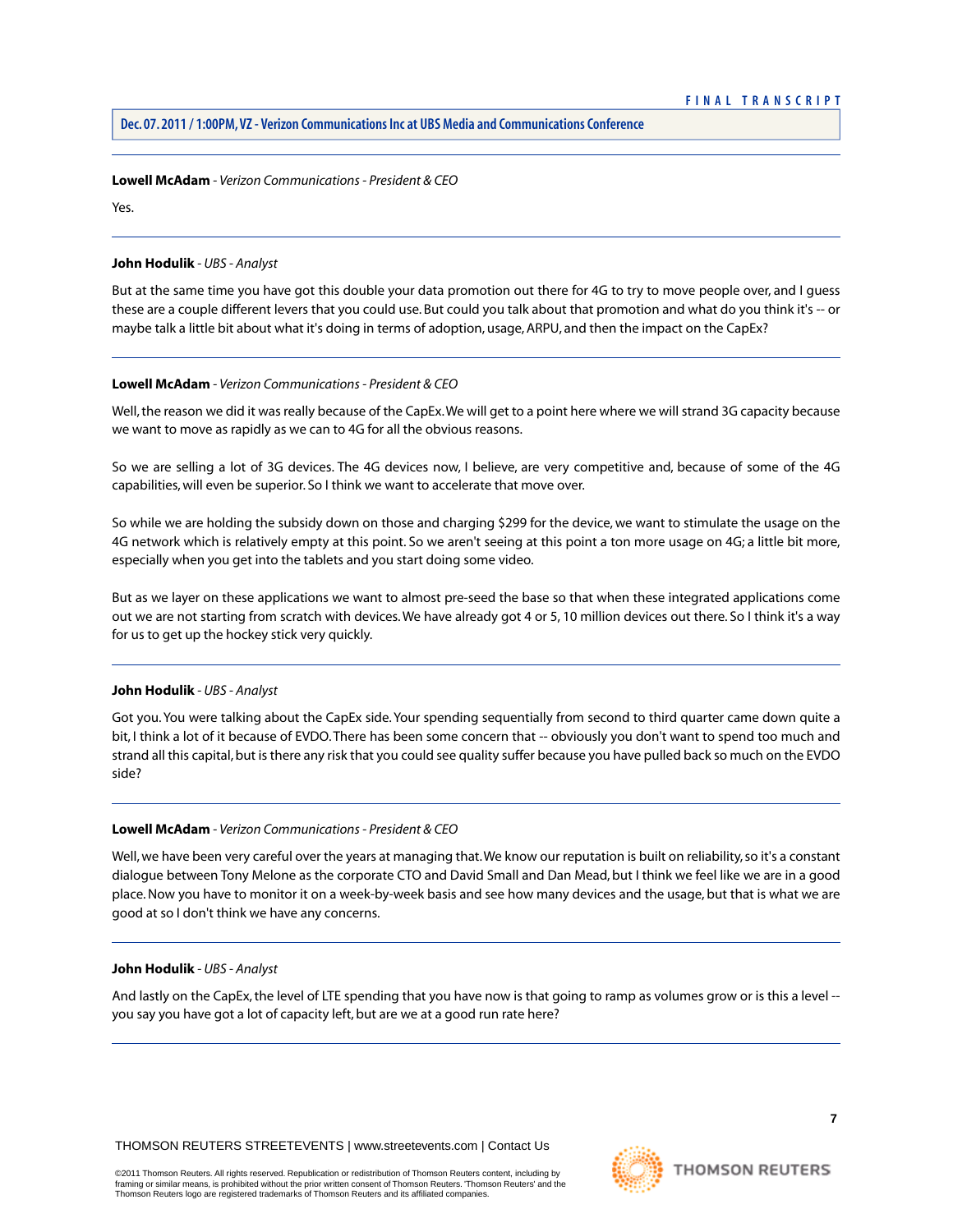#### **Lowell McAdam** *- Verizon Communications - President & CEO*

Well, when you build the network and you put your first couple of carriers in place you really have a very large, more or less, empty pipe. So it will take us a while to fill that up and then add the capacity to it from there.

So I think in this next year -- I don't think Fran has put out the capital spending but we are seeing it generally kind of flat play. Because remember in this process for Verizon we are beginning to wind down the FiOS spend as well, so I think generally we have got a good balance in the business.

#### **John Hodulik** *- UBS - Analyst*

And lastly on the wireless fundamentals, where does Wireless service revenue growth come from moving forward when you consider potential risks from third-party texting apps? This sort of feeds into the -- or third-party voice apps. Can we still expect accelerating growth from here?

# **Lowell McAdam** *- Verizon Communications - President & CEO*

Well, we think so but if I look back over my career there is always kind of the ebb and flow of products as they come, and that is where I use the stepping stone analogy with our team. So I do expect SMS to be under attack. You have seen that in some of the European countries.

We haven't seen as much of it, frankly, on our side but I think it's going to come. It's kind of like long-distance and the other stuff that you saw fade away. So our job is to add the next great thing to it and I think our announcement last week we added the next great thing to it.

So when you start doing all the video and you get some of these devices out there I think the next great thing beyond that that I alluded to is the machine-to-machine piece. All of the energy management, the healthcare stuff, the security aspects of it, I think that is the next step as well. So there will be an ebb and flow here and I think it's inevitable that some of those higher margin ones that have been around a while get picked off through the other parts of the ecosystem.

#### **John Hodulik** *- UBS - Analyst*

Maybe as a tangent to that the mobile payments has been something that, one, it has gotten a lot of press in just the last couple days. How important is that to the strategy, where we are in that process, and when can this potentially contribute to the top line?

#### **Lowell McAdam** *- Verizon Communications - President & CEO*

I think that is a great machine-to-machine, that is the way I think about it. So Dan just had the Board meeting with the Isis platform yesterday down in DC.They are prototyping now; buying Cokes and all the things that we have probably been talking about for 15 years is finally here.

So we do our first trials in the middle part of the year and based on everything we see in the roadmap that should be significant deployment by the end of next year. And then I think it becomes a real revenue stream for us in 2013.

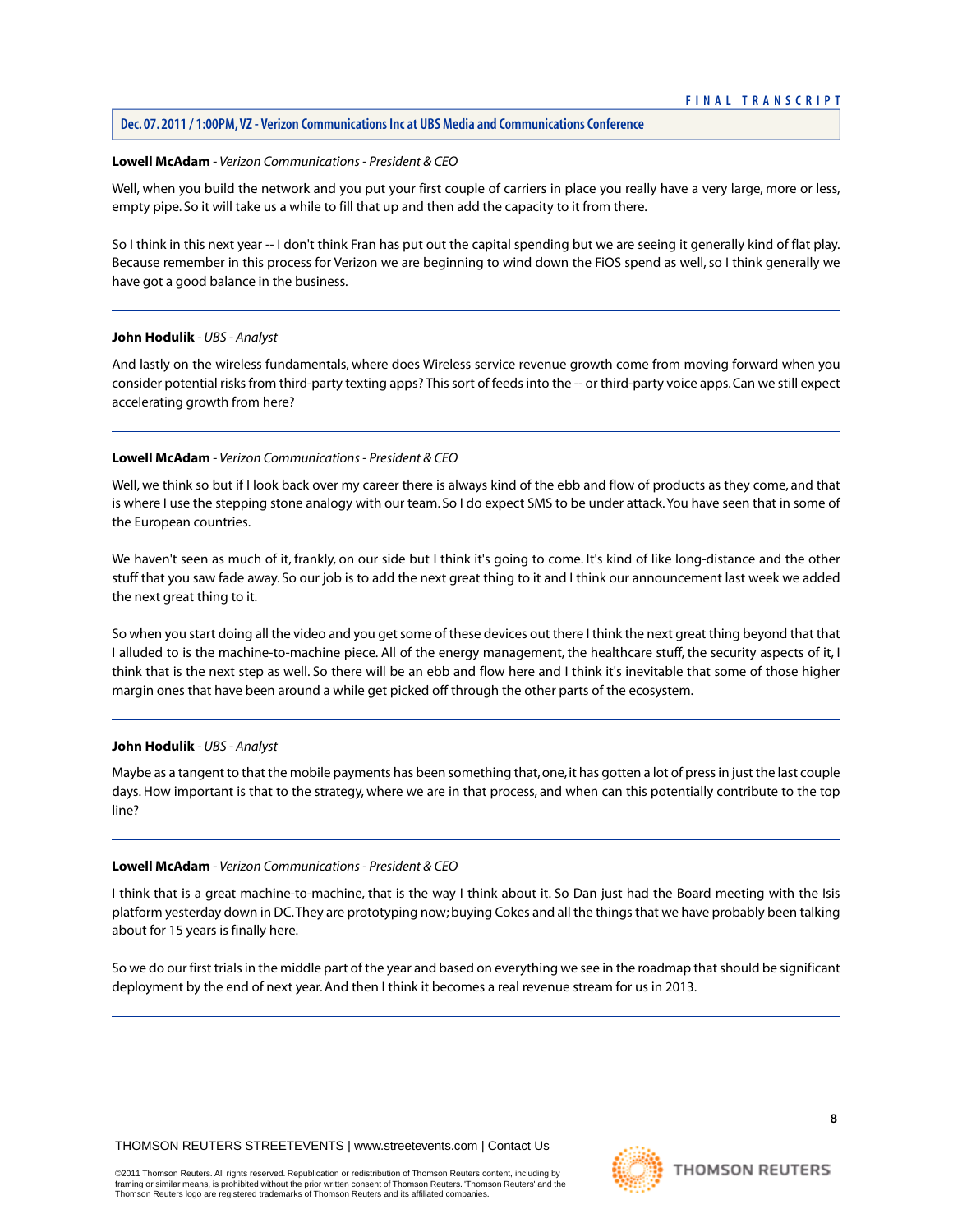# **John Hodulik** *- UBS - Analyst*

Okay, great. Now shifting gears onto the Wireline side, maybe you could start with the cost structure. Could you just give us an update on where the union negotiations are and how investors should think of Verizon's position and potential margin benefits?

# **Lowell McAdam** *- Verizon Communications - President & CEO*

So there are two major areas that we have focused on with the union negotiations.The first is around the benefit structure and that gets a lot of the press. It's really not any different than what you see in state workers, New York City municipal workers.

We have a zero-dollar payment on healthcare and that just can't happen.We are not looking for thousands and thousands of dollars.We are looking to bring all of our unionized employees onto the same plans that we do the management employees, and that averages about \$100 a month. So I think that should be doable. It won't feel good to the union leadership but we have to have some changes there.

We have asked for some changes in the long-term benefit structure as well, retirement structure, especially for the newer employees. We have a moral contract, I would say, with the longer-term employees and so we are looking more for new employees that come in to change that structure.

But the bigger thing for me, or as big a thing for me, is some of the work rules. Because we have so many antiquated rules that govern how we can deploy the employees and, frankly, we put the customer in the middle of a bunch of silly policies. So we need to get those fixed so that we can streamline the operations.

Now that does have a significant impact to the bottom line from the business. If I don't have to dispatch two or three employees into a high-rise on the west side of New York City that saves some money. So I expect that to contribute to the bottom line of the business, but that is not the only thing.We have got a lot of other process improvement opportunities.

#### **John Hodulik** *- UBS - Analyst*

So I guess summing all of that up, before the storms we were seeing some nice sequential margin improvement for the last couple of years. Is that something we can expect and is the union negotiations a part of that?

#### **Lowell McAdam** *- Verizon Communications - President & CEO*

The union is a part of it, but I wouldn't lay it all at their feet because we use the term there are lots of pots of gold around the business.You go around and any large business you see, I call them dumb policies, that sort of creep into the business.

We have just instituted a lean Six Sigma approach to the business, very focused on the voice of the customer and trying to improve productivity, and you find things all over the place and procedures that you could improve. And so I think that will contribute to the bottom line.

So to answer your question, we did get hit by the storms that came in in the fall but we have recovered from those now. I think by the end of this quarter we will be kind of done with that.We are catching up on all of the volumes, the FiOS installs are going along nicely, so I do think we can get back on that trajectory of improved margins on the Wireline.

#### **John Hodulik** *- UBS - Analyst*

Some of the cable companies that were here earlier this week talked about tiered pricing in broadband and how some suggested you are going to see that in 2012 here. Given the strong data capabilities of FiOS, how does Verizon look at usage-based pricing?

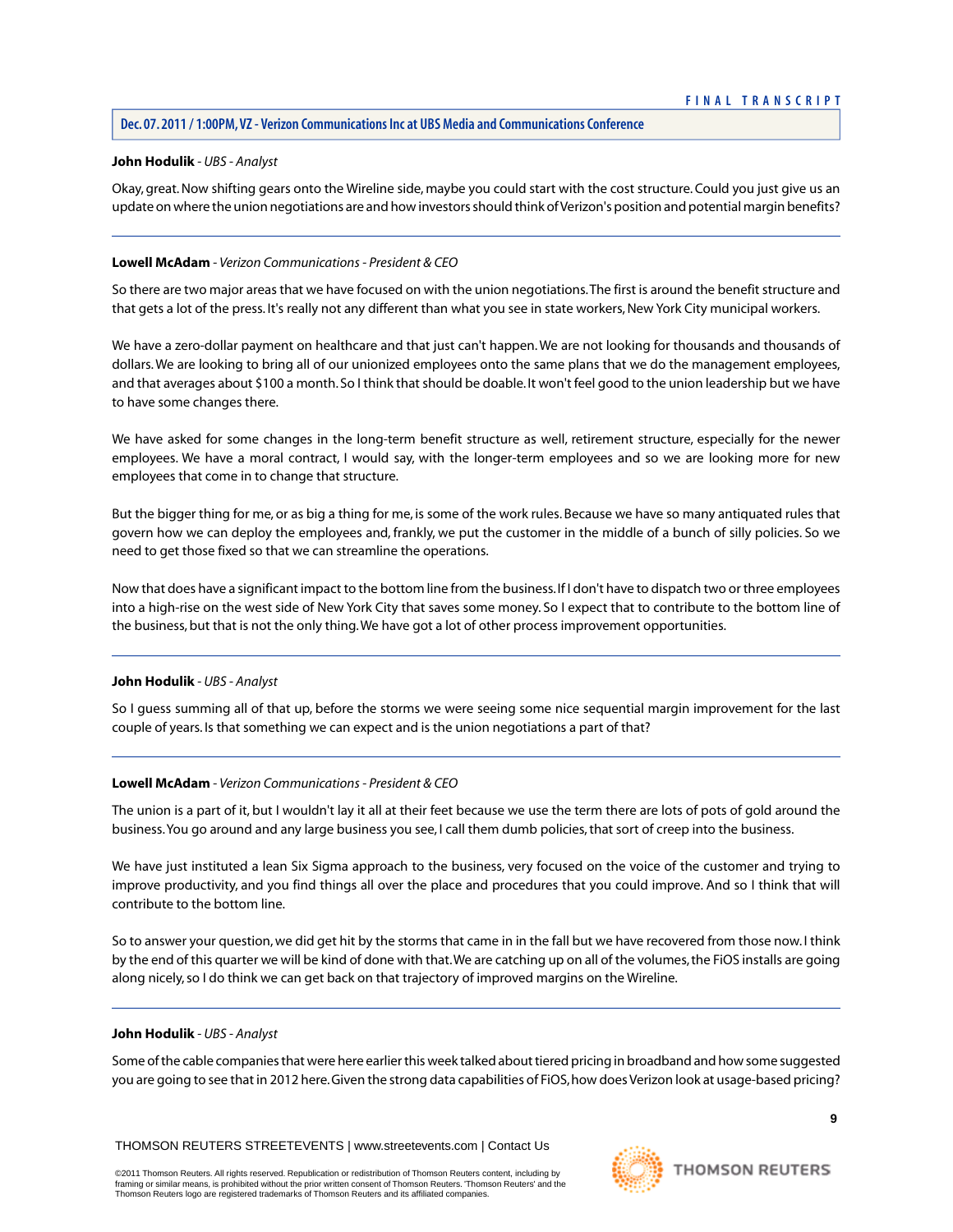#### **Lowell McAdam** *- Verizon Communications - President & CEO*

It's not as big an issue for us in the home because the fiber into the home is such a large pipe that it's not taxing the network. Obviously, we have to look at the interoffice facilities and some of the backbones, but right now that is not something that is high on our to-do list for 2012.

#### **Lowell McAdam** *- Verizon Communications - President & CEO*

Now moving towards another topic that has also gotten some recent press just in the last 24 hours, the video business obviously is evolving it seems at a faster and faster rate.We got a lot of conversation about that here at the conference.

Maybe how do you see the ecosystem in terms of Apple, Google, and other over-the-top providers potentially changing the over-the-top model? And then, I guess to add to that, is there a place for Verizon in that ecosystem?

# **Lowell McAdam** *- Verizon Communications - President & CEO*

So over-the-top, I do -- I think the jury is out but I do think there is a place for over-the-top here and it will be part of our strategy. There is lots of speculation about what we are going to do and what we are not going to do.That is all just speculation by people that like to write blogs.

We have looked at alternatives.When Hulu was on the market we kind of looked at that and we will continue to look at different alternatives, but I think there will be a place for over-the-top, but I also think there is a place for the video -- all the sports, the late-breaking things.

Now I think this opportunity that we have in front of us with Comcast, we get a chance to really tie into that and sort of be a hybrid, if you will, because we will be able to stream things and have live things, etc., if we can work out all the opportunities with the content companies. But I think that model has yet to be determined and I hope that we will be part of -- a big player in determining that.

#### **John Hodulik** *- UBS - Analyst*

Do you think over-the-top is more of a compliment to the existing or do already think over time streaming replaces what we think of today as linear video?

#### **Lowell McAdam** *- Verizon Communications - President & CEO*

I don't think it replaces it 100%. We have a tendency to see trends like this in the industry and extrapolate it to become the majority. I think it will be many years before it is, so I do think that the traditional FiOS broadcast will continue for a long time. But I think over-the-top can be complementary.

It's one of those things that I want to be positioned to transition and take advantage of it, but I don't think it's one or the other.

#### **John Hodulik** *- UBS - Analyst*

Getting back to FiOS, obviously your buildout is slowing a bit, ends over the next couple years.Talk about what you are doing to drive penetration into those existing homes faster.

**THOMSON REUTERS**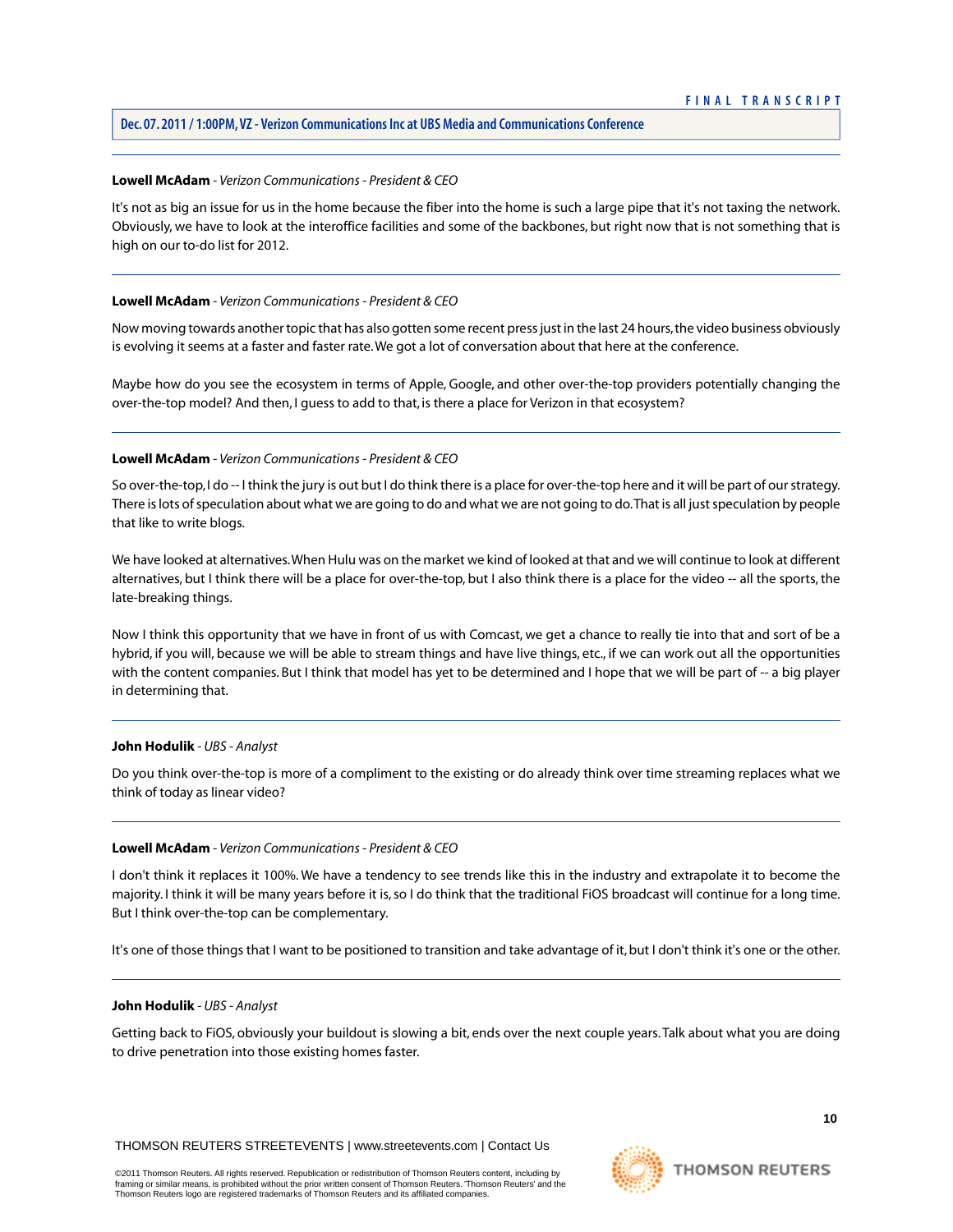#### **Lowell McAdam** *- Verizon Communications - President & CEO*

Well, I think we got a real gift with the FCC's report because we knew all along that we were performing better than our competitors and the FCC report really highlighted that. So that has helped us quite a bit. I know, as I have read other transcripts, you hear the traditional MSOs talk about FiOS taking share.

The big opportunity for us is the MDUs. If you go into New York, as an example, it has been one of our higher incremental penetration gain markets for us because we have gotten into these MDUs. And I think that will be a great opportunity for us.

And I do keep coming back to this, but as you sell this mobile video I think then you will have the competitive advantage where you will see penetration go up. So I think there is kind of three sources to penetration gains.

#### **John Hodulik** *- UBS - Analyst*

It seems like your major cable competitors will have the same products that you have -- Comcast and Time Warner Cable. So when you talk about penetration gains it sounds like it comes at the expense of the satellite providers. Is this JV basically an effort to get back share from those guys that might be somewhat disadvantaged because they don't have the terrestrial or wireless infrastructure?

#### **Lowell McAdam** *- Verizon Communications - President & CEO*

Well, I think whoever is in the marketplace is going to have to figure out how to respond to this for sure. But I think that there are still a lot of people that either have satellite or one of the competitive products and FiOS's platform I think will perform extremely well. And as I said, you have got the ability to innovate on top of whatever we do so there will still be plenty of competition in the marketplace.

#### **John Hodulik** *- UBS - Analyst*

Given that, what is a reasonable -- you have done very well with FiOS, certainly penetration numbers higher than we expected them to be. So how high can they get over time?

#### **Lowell McAdam** *- Verizon Communications - President & CEO*

Well, we have got markets now that are 50% and so that is the rallying cry here. In Texas, which is the market we have been in the longest, the data penetration is just over 50% and the video penetration is just under 50%. So we have got a lot of markets that are in the mid-20%s now so there is a lot of headroom for us to continue to grow.

#### **John Hodulik** *- UBS - Analyst*

Now switching gears to the business side. Can you talk about your enterprise cloud strategy and the impact on your growth outlook given the acquisitions of Terremark and CloudSwitch?

#### **Lowell McAdam** *- Verizon Communications - President & CEO*

Yes, boy, we are really pleased with the whole Terremark acquisition. They are helping us raise our game overall with our data center infrastructure and cloud. There is just a terrific team down there that is focused on the government and the large enterprise.

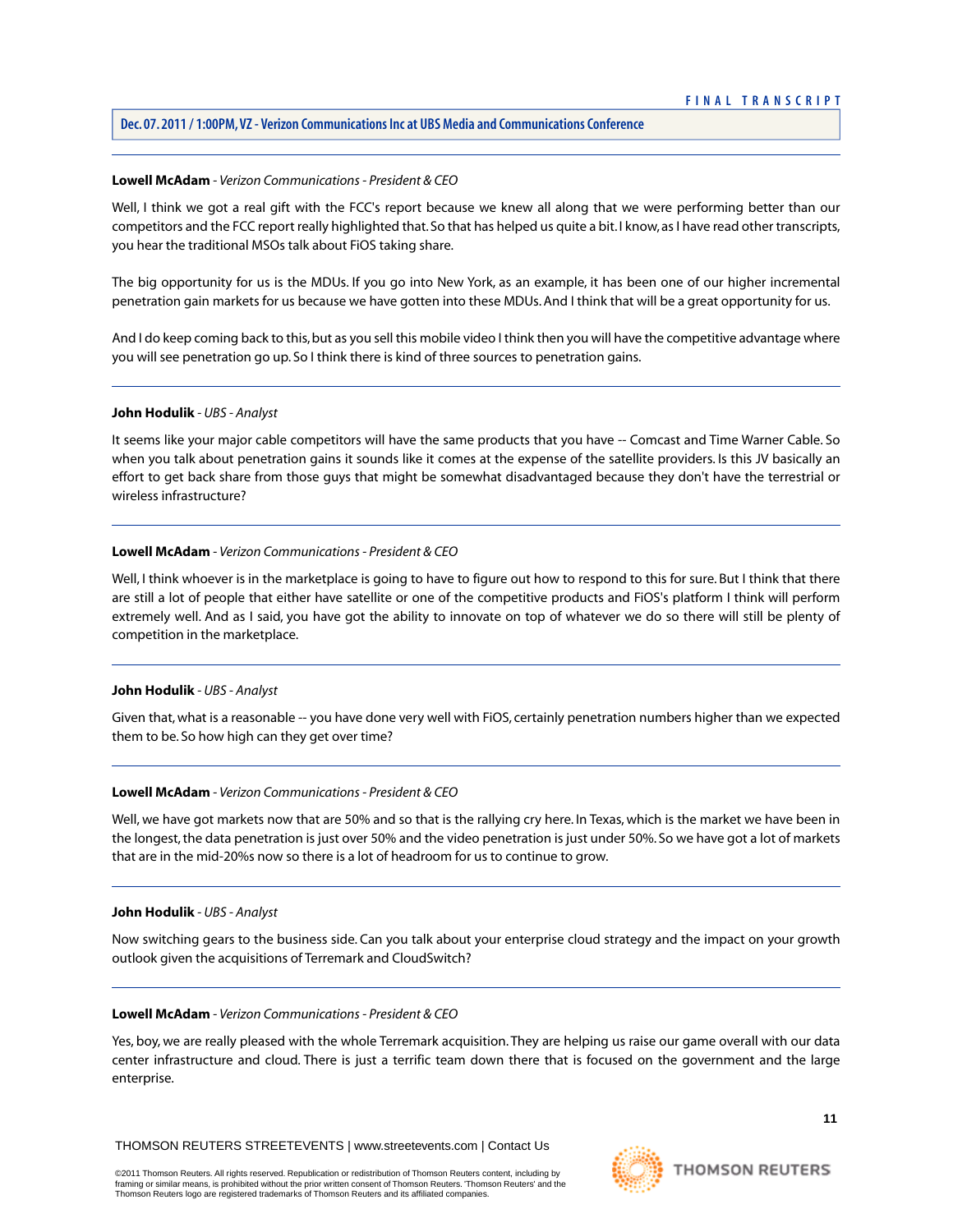We have a center that we opened in Hong Kong this last year. We have got -- we just opened one in Amsterdam a few months ago. I mean just top-of-the-line facilities and Terremark and the team are doing a very good job selling into those. Sometimes we are worried it's coming a little bit faster than we can keep up with it. So we are very pleased with that.

CloudSwitch complements that well because it makes it easier for customers to move their services into the cloud. If I think about -- about 18 months ago we had a Customer Advisory Board in Charlotte and all of the customers there, I would say maybe 10% to 20% said we would be very interested in the cloud.The rest of them said, no, I am going to do this myself. I am not going to trust my -- it has almost flipped 180 now. 80% are saying we would love to put our stuff into your cloud.

And I think the economy, in a perverse way, has helped that because they see there is an advantage to cut their costs by leveraging our scale and our infrastructure versus doing it themselves. So our task now is to drive that into the major businesses as well. So while the Terremark asset is going to spend time on the enterprise and the federal government, we have got the rest of our Verizon Business team now working to drive that into the major business side. And we think that could actually be even more opportunity for us than the enterprise side.

#### **John Hodulik** *- UBS - Analyst*

As it relates to the enterprise and the business market in general, are you seeing any -- it looks like unemployment is starting to come down. Are you seeing any sort of new potential tailwinds emerging as it relates to the economy?

#### **Lowell McAdam** *- Verizon Communications - President & CEO*

I wish I could say we are, but I don't think we are. I mean it's still kind of bumping along and I personally don't expect a lot of difference between now and the elections. The position that we are in as Verizon is actually insulating us a little bit because FiOS is so strong, because the cloud is a relatively new product, because LTE is a relatively new product, because opportunity here with Comcast I think and SpectrumCo.

I think we see the things that we can build on that sort of insulate us from the ups and downs of the economy. But I have to say underneath it I don't see a lot of, what they call it, green shoots or something was what we used to say.

#### **John Hodulik** *- UBS - Analyst*

Okay. Maybe just quickly on the regulatory front, net neutrality were big issues the last couple of years. Most recently we have had the FCC action on USF and intercarrier compensation reform. Any of those affect the industry or Verizon in any way we should be aware?

#### **Lowell McAdam** *- Verizon Communications - President & CEO*

Well, I think let's deal with those in the opposite order here. So I think that the USF is terrific. My hat is off to Chairman Genachowski for working that issue. Gosh, if you look at the -- the rate this quarter will be 17% and most of that was going to subsidize voice. That just seems to be so counterintuitive to what the administration is trying to get done about getting broadband out into the rural markets.

As you know, John, we championed the rural LTE strategy where we took and for next to nothing licensed our C Block to the rural carriers so that they could get LTE up and get broadband out there. So I think this whole USF reform starts to move in that direction, so that is a very positive thing.

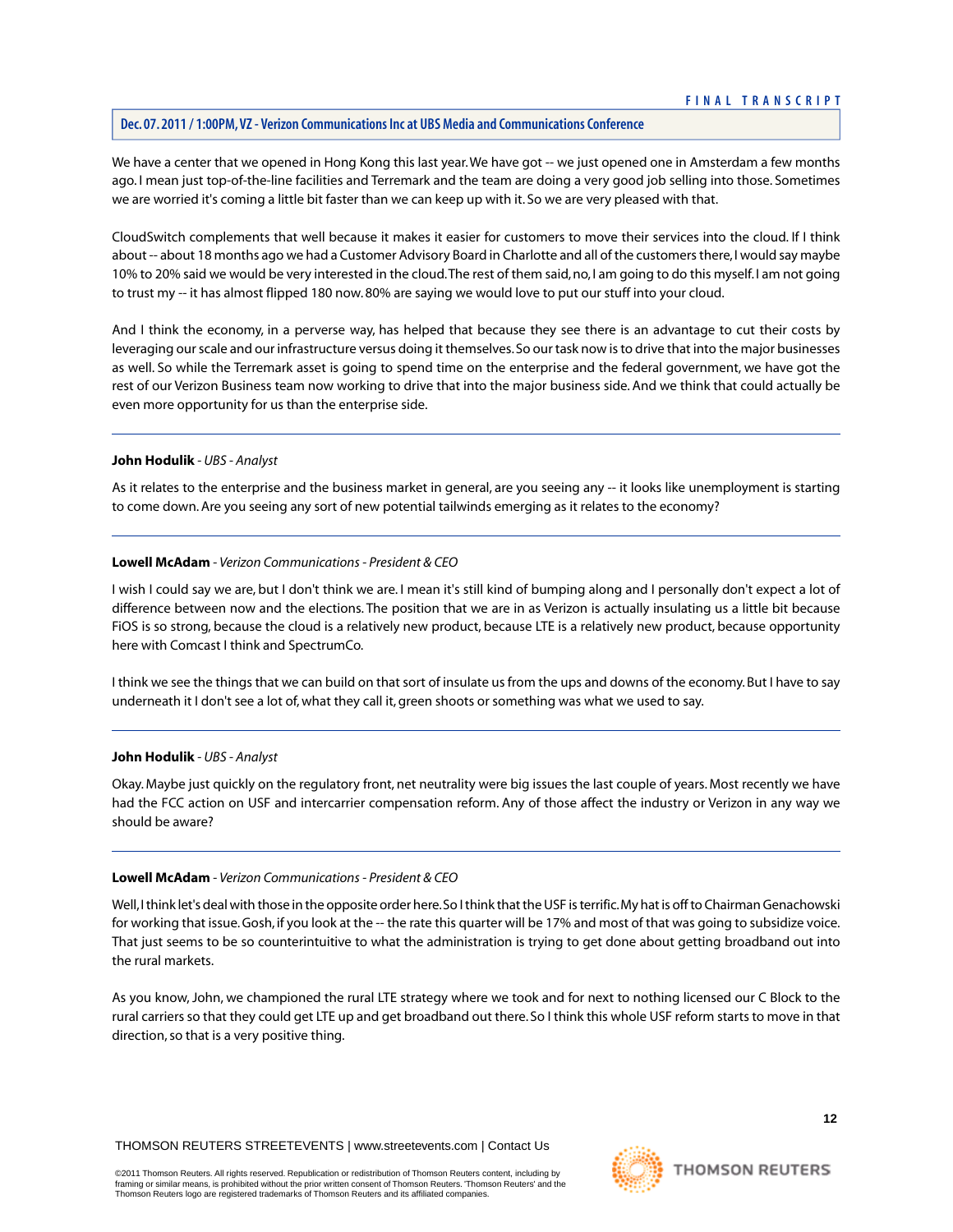On the net neutrality front, obviously we are concerned about it.We filed a lawsuit about it. It isn't the principles of net neutrality as it aligns with managing the Internet.

The order went way, way beyond that from our perspective into areas that the FCC doesn't really have any authority and that is to get into to start regulate broadband and broadband pricing and those other relationships that we think belong in the commercial market. So we felt we had to challenge it.

And I do think that if we are successful I think the ecosystem continues to thrive. If we don't, I think all the uncertainty associated with regulation creeps in and I think it could have a negative impact on the industry.

#### **John Hodulik** *- UBS - Analyst*

Okay.Two things just before we turn it over to the audience for questions. First, uses of cash.

Obviously you have got the payment for the spectrum, \$10 billion check you need to write or at least you are obviously going to see a big part of that from the parent standpoint. Obviously the dividend is a central part to Verizon and Verizon shareholders. What can we expect with excess cash flow beyond that? Paying down additional debt, maybe more -- I think you gave us some good insight into the capital spending going forward, but is there any other potentially shareholder-friendly uses of cash that we can expect in the next --?

#### **Lowell McAdam** *- Verizon Communications - President & CEO*

Well, I think the question always comes up about what do you do with the cash that accumulates within Verizon wireless. We are going to look for opportunities like the spectrum to use that, but we are going to be good stewards of the cash. Having a bunch of it sit on the balance sheet at Verizon Wireless is probably not something that we think makes sense and our shareholders would think make sense either.

So we will pay down debt. I think long term we could look at share buybacks.We will distribute what we need to and Vodafone has been a great partner and certainly deserves a return, so when it's the right thing to do we will return that as well. So it's not a big -- to me it's a very factual, logical analysis of what the best use of the cash is.

I always like to look for investments to grow the business and when I can do that I am going to do that, but if we don't see something good in front of us then we will distribute it out.

#### **John Hodulik** *- UBS - Analyst*

Makes sense. Actually with that we can take some questions from the audience. We have got about 10 minutes and there is some mics moving around. Start off right here.

# **QUESTIONS AND ANSWERS**

#### **Unidentified Audience Member**

Just a quick question. Was trying to get -- or a couple questions. On the 70% for smartphones here in the states, when do you think that might be achievable? And on 4G I was just trying to get an idea of the level of penetration amongst your subscribers. Is there a percentage of your subscribers that are 4G at this point?

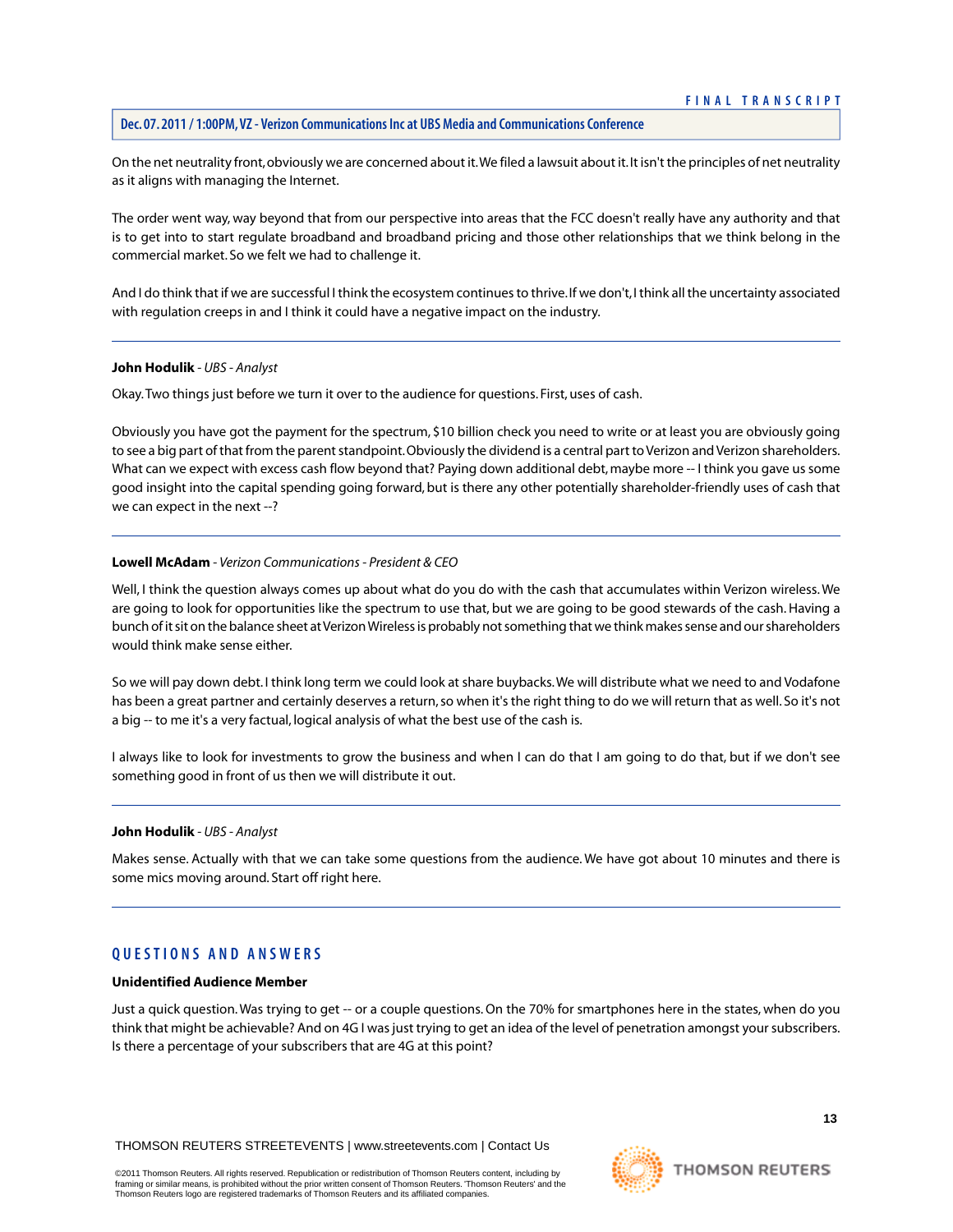Just lastly, was just trying to get an idea as far as -- you mentioned possibly having to strand 3G at some point in the future. I wasn't sure how far out on the horizon that might become an issue as far as having some 3G stranded at some point. I just wasn't sure when that becomes an issue.

#### **Lowell McAdam** *- Verizon Communications - President & CEO*

So you may have to remember remind me of those; you managed to sneak a couple good ones in there. So on 3G I think the point is we are trying to make sure we don't strand a lot of investment there, and that is why moving people over to 4G is critical for us.

I think a lot of the new products that come along, like the machine-to-machine stuff, a lot of the healthcare, and the security, and that sort of thing can certainly ride 3G, so we have got plans to fill up that network. But I don't want to overbuild is the key.

Your question about 4G; it's really too early to talk about penetration and ARPU levels and those sorts of things. But we think that it will be at least as good as 3G, more than likely stronger because of the applications that you can provide.

And your first one was --?

# **Unidentified Audience Member**

(inaudible - microphone inaccessible)

#### **Lowell McAdam** *- Verizon Communications - President & CEO*

Oh, yes, the 70%. To me that is driven totally by the kind of applications that we bring and some of the devices. I don't think you are going to see that in the next couple of years, but certainly three, four, five years out.

The more we bring these video applications to bear the more people are going to want to have the big screens. So I think a little bit of that is in our own hands and how successful we are at developing these kinds of products.

#### **John Hodulik** *- UBS - Analyst*

So, Lowell, it seems that these applications are going to drive video and usage. Does that eventually get us to a point where usage-based pricing starts to be increasingly accretive to ARPU?

#### **Lowell McAdam** *- Verizon Communications - President & CEO*

Well, I think so. I mean a little bit depends on what goes on in the industry and you asked -- one of your first questions was how many people build out LTE right away. I think Verizon has always been in the position where it tries to price at a premium to the rest of the network.Then that depends on what the other networks do in this process.

#### **Unidentified Audience Member**

I have a follow-up on FiOS if I may. I recall you saying that you are slowing down CapEx a little bit, but on the other hand there is tremendous pent-up demand, as you mentioned, in places like Manhattan where you have you MDUs.You have set a good place of additions.

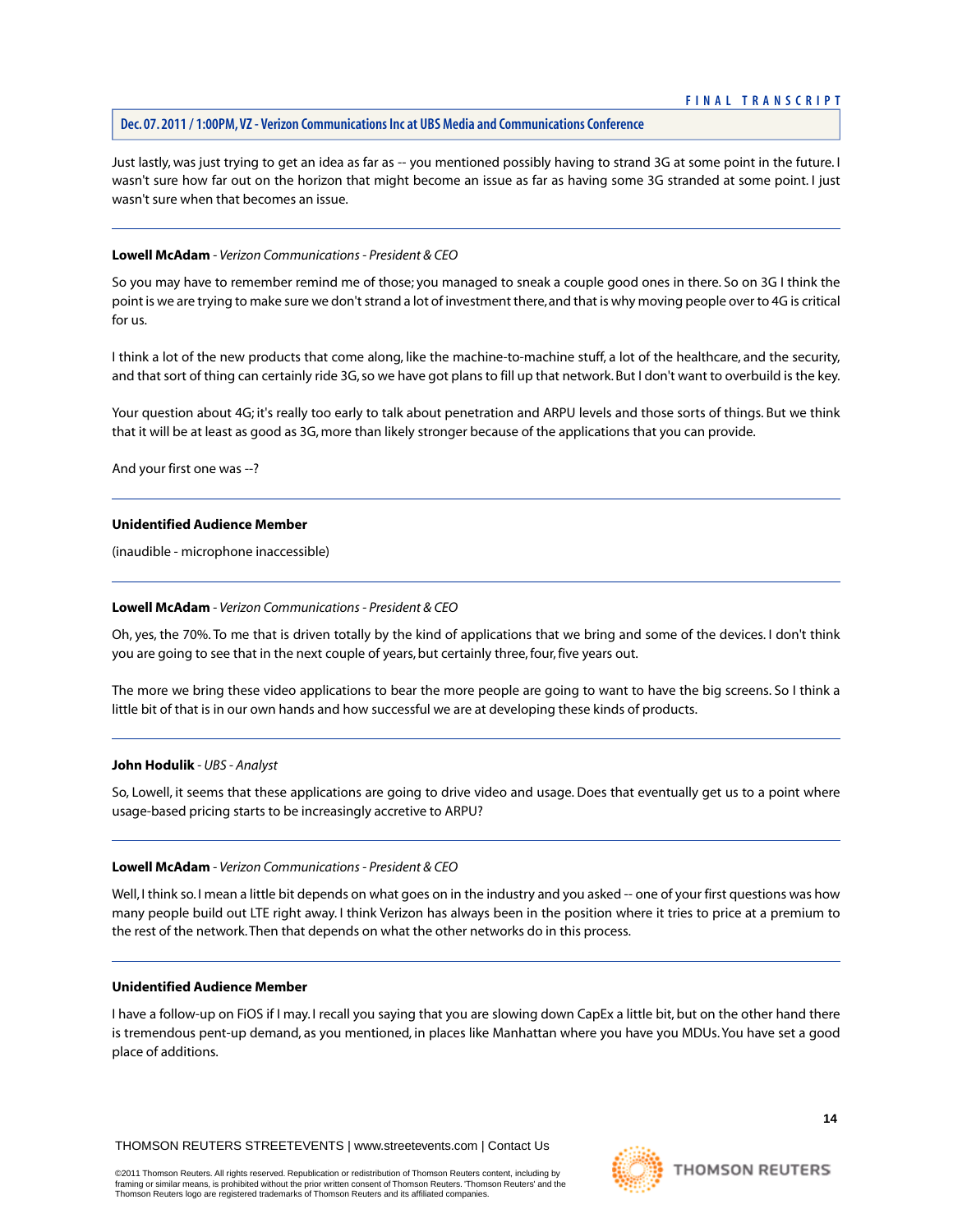I am not looking at all for quarterly guidance, but if you look out perhaps three or five years where do you think you will sell at in terms of penetration of these markets where there is a lot of cable operators -- Comcast, Time Warner, Cablevision? Do you think it's a 50/50 kind of a split we are going to see over time between you and the cable guys?

# **Lowell McAdam** *- Verizon Communications - President & CEO*

Well, that would certainly be our objective to get around that 50% penetration across all of our markets.With FiOS we are about 16 million POPs at this point and we want to get to about 18 million. If we built out the whole footprint, we would be more in the 21 million, maybe a little bit more, range.

But I don't plan on going any further than we have talked about because we have got to kind of clean up a few of the processes around the ONTs. We have now developed a strategy whereas if we put FiOS down the street, regardless of the services that are on the street we are going to move everything over to FiOS and get the copper out of service and out of our base. So that is a pretty significant shift for us.

That changes the scale and, frankly, the cost structure associated with FiOS. If I can get some rhythm on that and be a little bit more efficient on the ONTs and what goes on inside the house then the economics of FiOS begins to get better and better then I can reevaluate. But for now the bottom line is we are going to build out what we said and not any more.

# **John Hodulik** *- UBS - Analyst*

If we could just follow up on that new strategy, is that something that starts in 2012?

#### **Lowell McAdam** *- Verizon Communications - President & CEO*

Yes.

# **John Hodulik** *- UBS - Analyst*

I guess that would involve putting an ONT in every current customer home regardless of whether they take FiOS services or not.

#### **Lowell McAdam** *- Verizon Communications - President & CEO*

But not necessarily the current ONT. So there are two big aspects to that and Tony Melone is driving this.Today inside the house you have to do everything over coax.We believe that you can do the things that you need to do inside the house over a modified WiFi or a standard WiFi, which dramatically changes your expense of install.

We also think that you can go with a very small modular optical box if you are doing just data or you are doing voice and data inside the house and only do the bigger one when you do video. So I think you do just those two things, one on hardware and one on the communication inside the house, really changes things.

Then, as I said, if you start moving all of your services over onto the FiOS instead of just the data service and the video service, you spread that investment; we can take other pieces of the network down. So it changes our approach. So we expect to be moving pretty swiftly toward that in 2012.

**THOMSON REUTERS**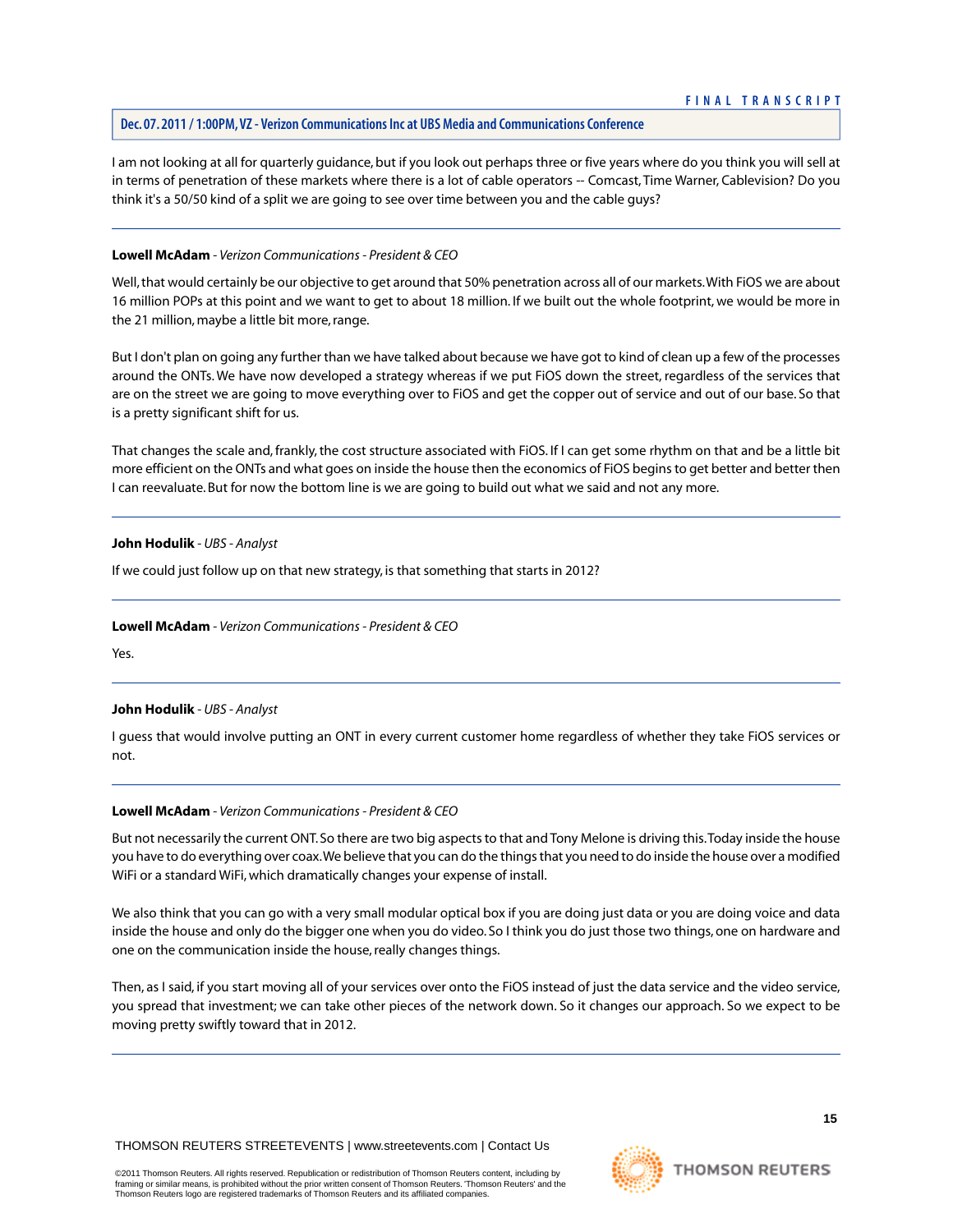#### **John Hodulik** *- UBS - Analyst*

I am not sure you -- I don't know if you want to talk about an end date, but if you are talking about 16 million, 17 million homes what kind of timeframe should we be looking at before you guys are completely through this?

#### **Lowell McAdam** *- Verizon Communications - President & CEO*

Yes, I think internally it's over the next couple of years, but there is a long tail on this sort of thing. A little bit depends on how do we progress with the technology changes I just mentioned. A little bit depends on how we are doing in managing our overall capital budget, are we getting good returns on that, and so we we'll modify. But I think it's a couple of years to at the most four years is probably the plan.

#### **John Hodulik** *- UBS - Analyst*

And then I guess just lastly, finish on this, you brought up the topic of CapEx in terms of (inaudible). Is this going to entail some increased levels of spending on the Wireline side as we move through this process?

#### **Lowell McAdam** *- Verizon Communications - President & CEO*

No, no, I don't think so.

#### **John Hodulik** *- UBS - Analyst*

And then I guess also, should we start to see the margin improvement on a ratable basis?

#### **Lowell McAdam** *- Verizon Communications - President & CEO*

Yes, and that is part of -- when you asked the question on the improvement in Wireline margins that is all part of it. So it's the work rules, it's the benefits, it's the union contract, it's a bunch of process improvement, and it's some technology innovations.

One other one Tony Melone is working on is we have got really four different IP backbones that cover the US. With a little investment we get to combine those into one much bigger pipe; we will be much more efficient. So we will spend a little bit of capital in the short run and we will have a much better return in the long run. So those are the sort of architectural things that I think will help the bottom line.

#### **John Hodulik** *- UBS - Analyst*

Any other questions? We got time for two more questions. One here and then one here.

#### **Unidentified Audience Member**

So I hope I don't stunt the other guy. One, on the electronic wallet, the question I have for you how are you going to derive the revenues? In other words, how are you going to get paid?

There was an article in The Journal today, I am sure if you didn't read it you will read it, about how Google wants to get paid. How do you guys want to derive your revenues?

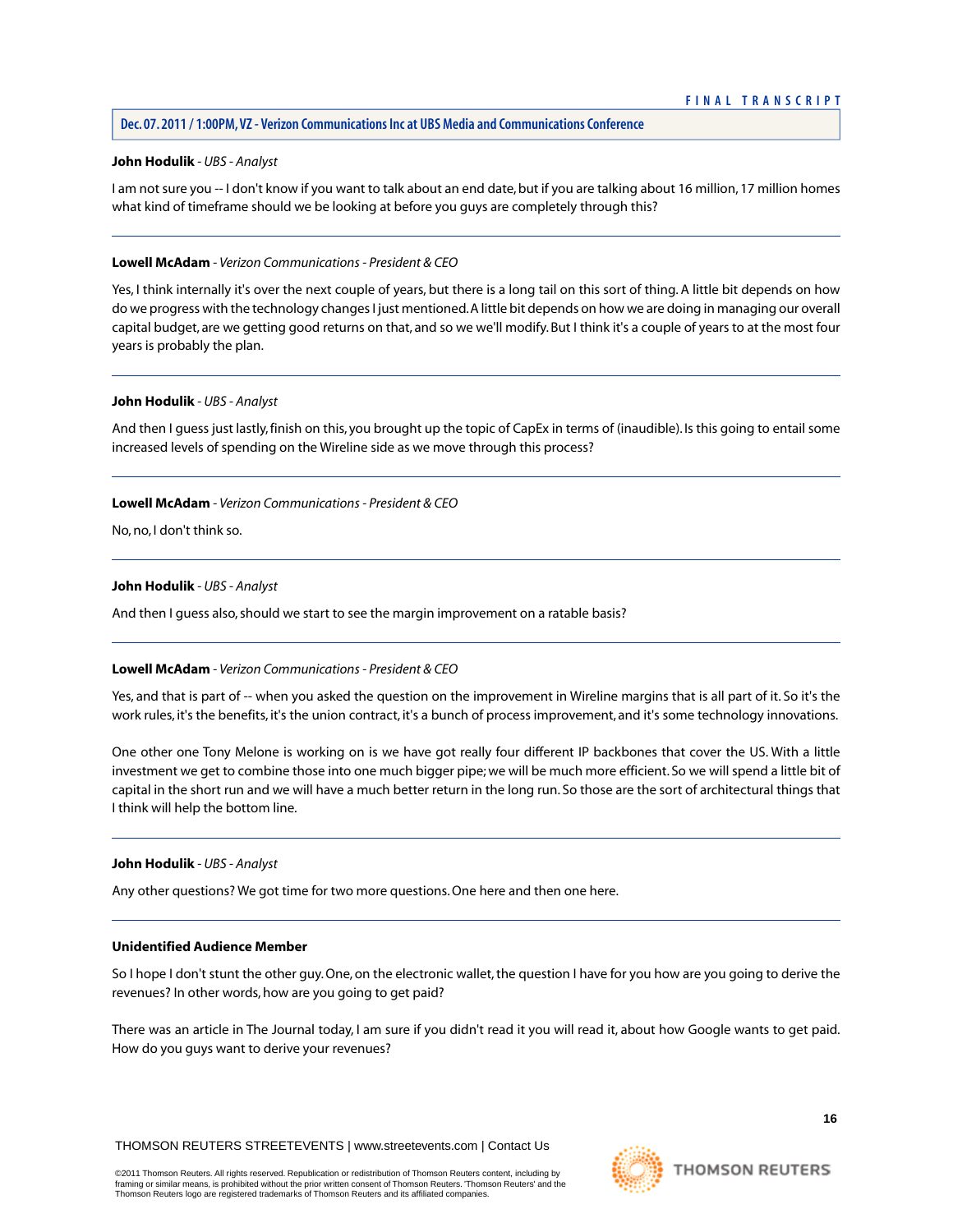#### **Lowell McAdam** *- Verizon Communications - President & CEO*

It's mostly hosting and transaction fees, those are the two, so the concepts aren't an awful lot different than Google's from that perspective. The banks -- I think the banks partners can win, I think the merchant can win, and we will see those hosting and transaction fees.

#### **Unidentified Audience Member**

And the second question is you mentioned that you are somewhat immune from maybe an economic slowdown because of all the exciting things you guys have in the pipeline. I don't know if you give guidance on top line or not, but if you are, as an investor, what should we look for in the next couple years assuming no super recession and no super pickup, 1% to 3% growth? What do you guys think you will grow your top line at?

# **Lowell McAdam** *- Verizon Communications - President & CEO*

I don't think we are giving any guidance on that. Fran will probably, as we do our fourth-quarter results, give a little bit of a view into 2012, but I think at this point we are probably not ready to say much.

# **John Hodulik** *- UBS - Analyst*

Okay, last question here in the front.

# **Unidentified Audience Member**

You recently released the DROID RAZR and the HTC Rezound, those seem to be really selling really well. I wanted to know in terms of products for 2012 and technology what are you really psyched about beyond the 4G and LTE.

# **Lowell McAdam** *- Verizon Communications - President & CEO*

Yes, the RAZR, by the way, is a very -- as long as you give me that lead in I will pull it off my belt here. But if you haven't seen it, it's a huge -- they made me turn it off but it's a huge screen, very thin device, great battery life on it. I have been using it for a couple of months now and I think it's terrific.

So what am I getting excited about? I am beginning to see the tablets really take off and some good integration between the tablets and the smartphones.You will see more of that as we roll out these products, but those are getting me excited.

Now I will also tell you that I am finally seeing machine-to-machine apps that you start going, okay, this is cool; I could really use this. A lot of healthcare; we have met with a lot of medical professionals around the country and some great ideas. There was a great article about the Human Genome Project and why you need strong networks and why you need tablet and smartphone devices that we are going to be offering.

So I think there is a number of those that kind of get me excited over the next couple of years.

#### **John Hodulik** *- UBS - Analyst*

Great.That is all we have time for today. Lowell, thank you for coming.